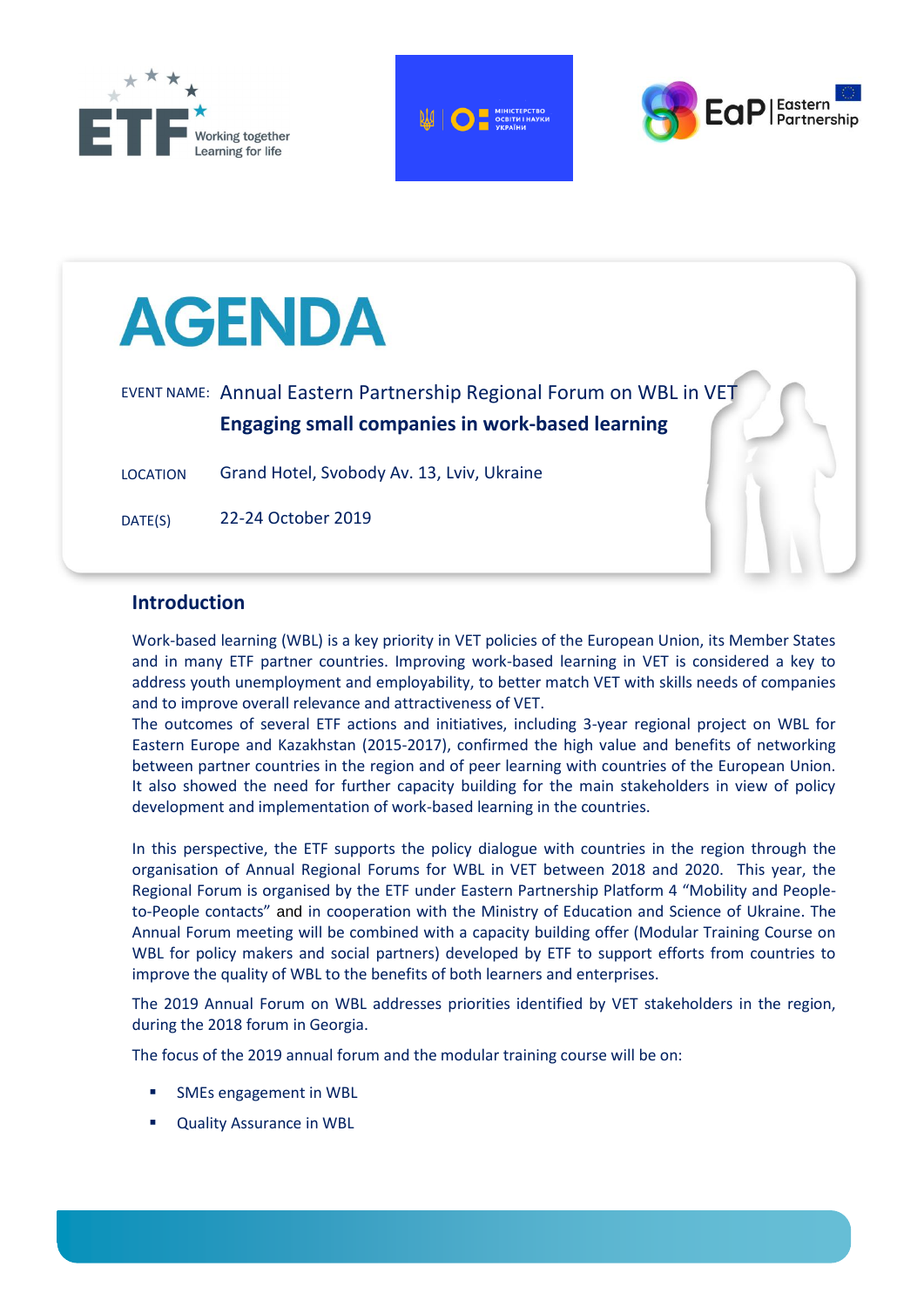The main objectives of the 2019 Regional Forum are:

- To examine how to involve companies, in particular SMEs, in WBL,
- To share experiences and encourage policy dialogue between countries in the region;
- To support policy makers and social partners to reflect on their own practices on WBL in VET;
- To strengthen technical capabilities of stakeholders for planning and implementation of WBL.

The Forum primarily targets policy makers and social partners from the Eastern Partnership region. It addresses both staff working in the field of employment and professionals working in the VET sector, including:

- Decision makers and experts from ministries, agencies and institutions at national and regional levels;
- Representatives of employers and employees organisations involved in VET development;
- Members of boards of educational institutions or committees.

The first two days will be devoted to capacity building, the third day is intended to leave space for sharing knowledge and experiences

| 22 October                        | Engaging small companies in work-based learning                                                                                                                                                                             |
|-----------------------------------|-----------------------------------------------------------------------------------------------------------------------------------------------------------------------------------------------------------------------------|
| Reflection and<br>sharing session | Participants will work on how to increase engagement of companies in training.<br>They will be able to identify the key issues to make the system more effective                                                            |
| 23 October                        | Quality assurance in WBL                                                                                                                                                                                                    |
| I- Capacity<br>building session   | Participants will be exposed to the fundamentals of Quality assurance in WBL and<br>will learn how to apply or to improve concepts and mechanisms in their own<br>countries.                                                |
| <b>II-</b> Site visits            | Participants will visit VET schools and SMEs. They will be able to discover Ukrainian<br>practices in implementation of WBL.                                                                                                |
| 24 October                        | Sharing new developments, knowledge and information                                                                                                                                                                         |
| <b>Networking</b><br>session      | Participants will share experiences and learn about new developments in the<br>partner countries, EU Member States and at international level. They will discuss<br>various frameworks to improve the implementation of WBL |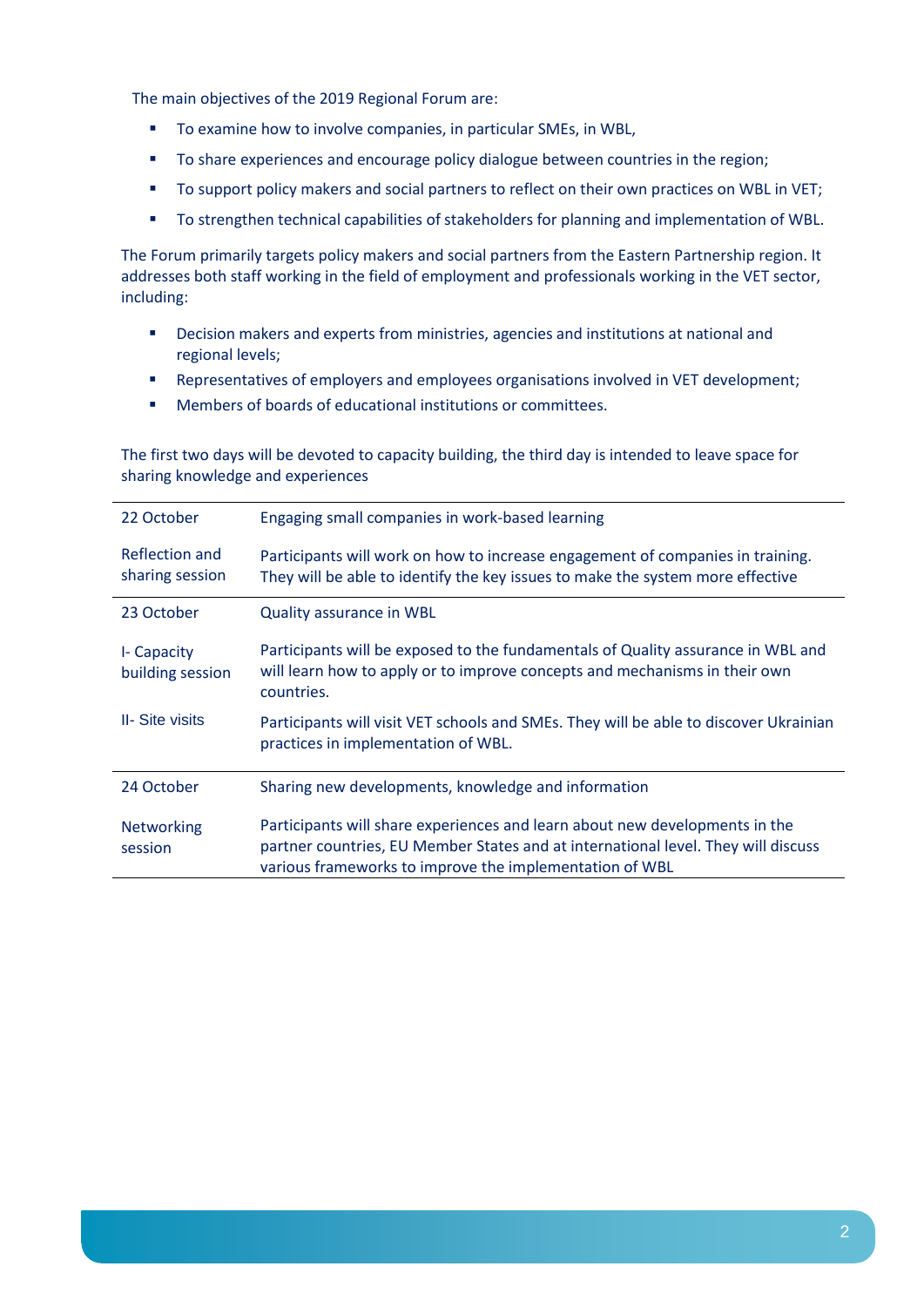## **Day one, 22 October 2019 "Engaging Companies, in particular SMEs, in WBL"**

| $9:00 - 9:30$   | <b>Registration of participants</b>                                                                                                                                                                                                                                                         |  |
|-----------------|---------------------------------------------------------------------------------------------------------------------------------------------------------------------------------------------------------------------------------------------------------------------------------------------|--|
|                 | Opening address and introduction to the Forum                                                                                                                                                                                                                                               |  |
|                 | Carmo Gomes, Head of the ETF Country Intelligence Unit, ETF                                                                                                                                                                                                                                 |  |
| $09:30 - 10:15$ | Petro Korzhevskiy, Deputy Minister, Ministry of Education and Science of Ukraine                                                                                                                                                                                                            |  |
|                 | Kirsi Lindroos, Policy Officer, Support Group for Ukraine, DG NEAR, European Commission                                                                                                                                                                                                     |  |
|                 | Andrii Lukasevych, Federation of Employers of Ukraine                                                                                                                                                                                                                                       |  |
|                 | Setting the Scene: how can companies find time and resources for training and human capital development?                                                                                                                                                                                    |  |
|                 | Overview of the main features businesses in EaP countries and Kazakhstan.                                                                                                                                                                                                                   |  |
| $10:15 - 10:35$ | Didier Gelibert, Specialist of Private Sector engagement in VET, Country Coordinator -<br><b>Armenia ETF</b>                                                                                                                                                                                |  |
|                 | Practices from partner countries and EU member states                                                                                                                                                                                                                                       |  |
| $10:35 - 11:15$ | Sectoral approach<br>Nikoloz Meskhishvili, Georgian Farmers' Association<br>Intermediary organisation<br>×<br>Sophia Grunert, German Confederation of Skilled Crafts and Small Businesses (ZDH)<br>Bridging the gap between VET schools and companies<br>Alexandra Costa Artur, Imanovation |  |
| $11:15 - 11:45$ | <b>Coffee Break</b><br>٠                                                                                                                                                                                                                                                                    |  |
| $11:45 - 13:15$ | <b>Break out groups</b><br>How can we improve the engagement of SMEs in VET/WBL?                                                                                                                                                                                                            |  |
| $13:15 - 14:15$ | Lunch<br>٠                                                                                                                                                                                                                                                                                  |  |
| $14:15 - 15:30$ | <b>Feedback and discussion (taking time to share)</b><br>Sharing the outcomes of the discussions in break-out groups<br>Challenging the outcomes (are they realistic? are they appropriate? How to adapt<br>solution to other context?)<br>Facilitator: Didier Gelibert, ETF                |  |
| $15:30 - 16:00$ | <b>Coffee Break</b><br>٠                                                                                                                                                                                                                                                                    |  |
| $16:00 - 16:30$ | <b>Hosting Country</b><br><b>VET in Ukraine</b><br>Work-based learning approach                                                                                                                                                                                                             |  |
|                 | <b>Questions and answers</b>                                                                                                                                                                                                                                                                |  |
| $16:30 - 16:50$ | ш<br>Introduction to the site visits<br>Andriy Haiduk, Acting Director of the Department of Education, Lviv Regional<br>Administration<br>Directors of the VET schools                                                                                                                      |  |

Chair: Carmo Gomes, Head of the ETF Country Intelligence Unit

 $\overline{\phantom{a}}$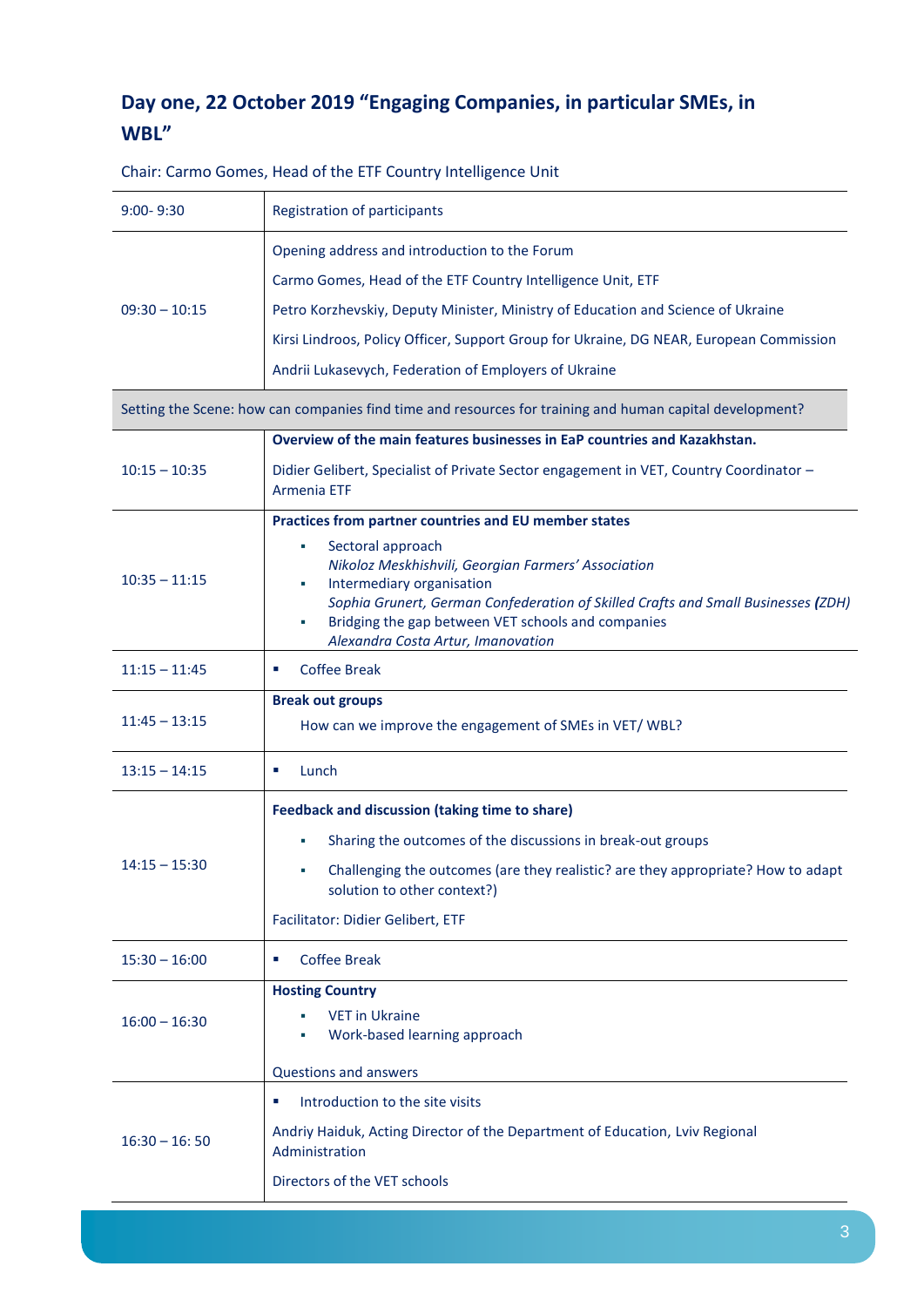## **Day two, 23 October 2019 "Quality Assurance in work- based learning**

Chair: Halyna Ponomarova, Ministry of Education and Science of Ukraine

| Introduction: Overview of the agenda of the day 2 and summary and feedback from<br>participants on the Day 1                |                                                                           |                                                                                                                |  |  |
|-----------------------------------------------------------------------------------------------------------------------------|---------------------------------------------------------------------------|----------------------------------------------------------------------------------------------------------------|--|--|
| Capacity building session: Quality Assurance in work-based learning                                                         |                                                                           |                                                                                                                |  |  |
|                                                                                                                             |                                                                           |                                                                                                                |  |  |
| Capacity building on Quality Assurance in WBL (part I)<br>Erwin Seyfried, International expert in Quality Assurance in VET  |                                                                           |                                                                                                                |  |  |
| <b>Coffee Break</b><br>u,                                                                                                   |                                                                           |                                                                                                                |  |  |
| Capacity building on Quality Assurance in WBL (part II)<br>Erwin Seyfried, International expert in Quality Assurance in VET |                                                                           |                                                                                                                |  |  |
| Preparation for the site visits<br>ш<br>Inna Dergunova, ETF                                                                 |                                                                           |                                                                                                                |  |  |
| a,<br>Lunch                                                                                                                 |                                                                           |                                                                                                                |  |  |
| <b>Transfer to the site visits</b>                                                                                          |                                                                           |                                                                                                                |  |  |
| <b>Site visits</b><br>L'viv Professional College<br>of Hotel, Tourism and<br><b>Restaurant Business</b>                     | L'viv Higher Professional<br><b>School of Consumer</b><br><b>Services</b> | <b>Inter-regional higher</b><br>professional school of<br>automotive transport and<br>construction             |  |  |
| Transfer back to the hotel<br>a,                                                                                            |                                                                           |                                                                                                                |  |  |
| Wrap up and preparation of the feedback from the site visits (three groups)                                                 |                                                                           |                                                                                                                |  |  |
|                                                                                                                             |                                                                           | Why Quality Assurance of WBL is important?<br>Erwin Seyfried, International expert in Quality Assurance in VET |  |  |

| 19:30 | Welcome dinner (place tbc) |  |
|-------|----------------------------|--|
|-------|----------------------------|--|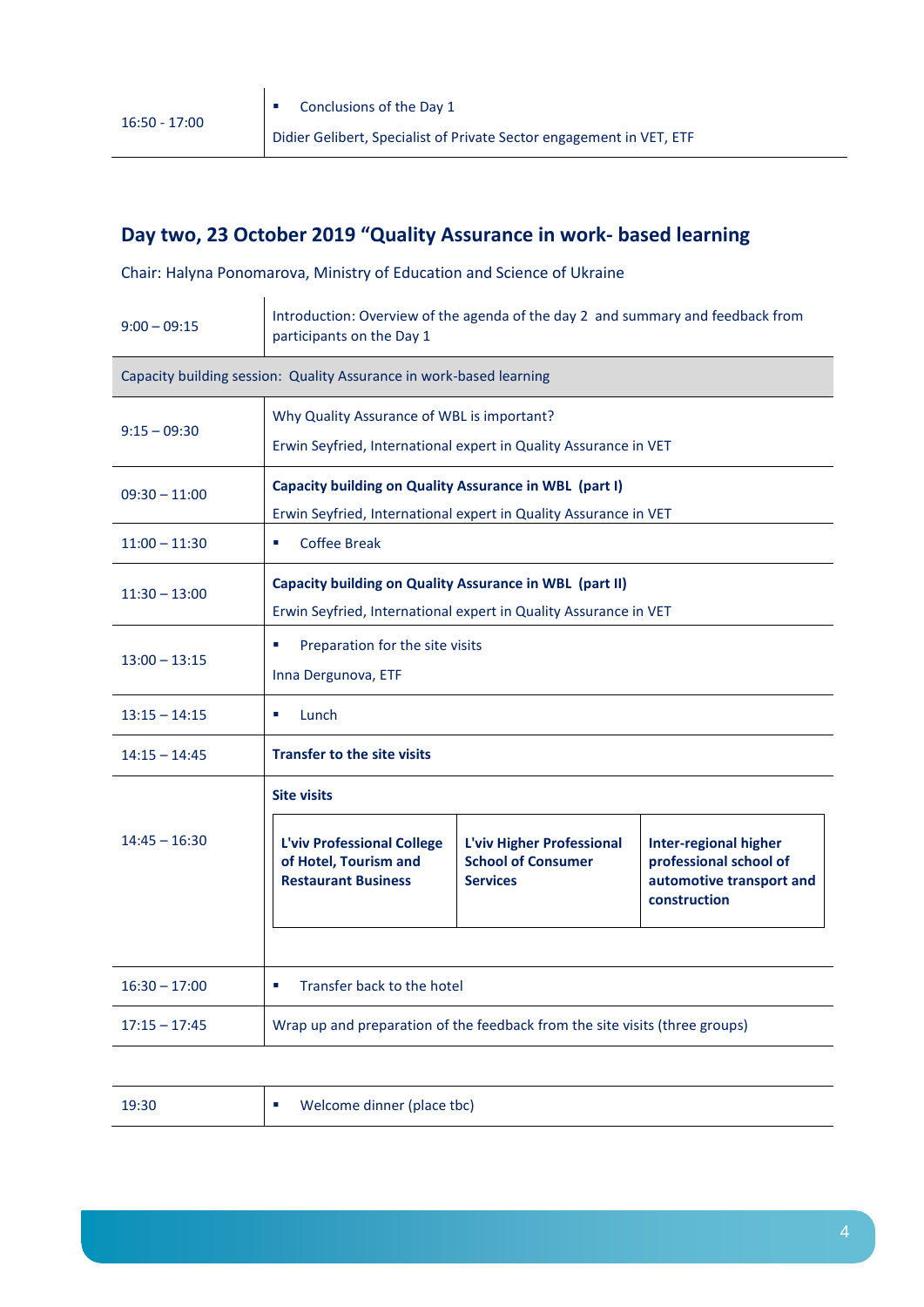### **Day three, 24 October 2019 "Sharing objectives and anticipating the future"**

| $9:00 - 09:10$                                             | Introduction: Overview of the agenda of the day                                                                                                                                                                                                                                                                                                                             |  |  |
|------------------------------------------------------------|-----------------------------------------------------------------------------------------------------------------------------------------------------------------------------------------------------------------------------------------------------------------------------------------------------------------------------------------------------------------------------|--|--|
| Work-based learning in EaP Partner Countries: what is new? |                                                                                                                                                                                                                                                                                                                                                                             |  |  |
| 09:10-10:00                                                | Feedback session from the site visits<br>Main key issues<br>$1 -$<br>What practices can we take back home?<br>$2 -$<br>Facilitator: Inna Dergunova, ETF                                                                                                                                                                                                                     |  |  |
| $10:00 - 10:45$                                            | WBL: recent developments in Partner Countries (part I)<br>Knowledge sharing session on Partner Countries striking developments: new regulations,<br>experimentations, new mechanisms and policy developments<br>Q & A session<br>Facilitators: Silviu Piros, Institute for European Studies and Mihaela Natea, University of<br>Medicine, Pharmacy, Science and Technology  |  |  |
| $10:45 - 11:15$                                            | <b>Coffee Break</b><br>٠                                                                                                                                                                                                                                                                                                                                                    |  |  |
| $11:15 - 12:30$                                            | WBL: recent developments in Partner Countries (part II)<br>Knowledge sharing session on Partner Countries striking developments: new regulations,<br>experimentations, new mechanisms and policy developments<br>Q & A session<br>Facilitators: Silviu Piros, Institute for European Studies and Mihaela Natea, University of<br>Medicine, Pharmacy, Science and Technology |  |  |
| $12:30 - 13:30$                                            | Lunch<br>ш                                                                                                                                                                                                                                                                                                                                                                  |  |  |

Chair: Didier Gelibert, ETF Specialist of private sector engagement in VET

### Chair: Carmo Gomes, Head of the Country Intelligence Unit, ETF

| $13:30 - 15:45$ | <b>2020 Partner Countries National perspectives</b><br>(Coffee break is served during the session)                         |
|-----------------|----------------------------------------------------------------------------------------------------------------------------|
| $15:45 - 16:00$ | News from the European Alliance for Apprenticeship<br>Didier Gelibert, Specialist of Private Sector engagement in VET, ETF |
| $16:00 - 16:15$ | Concluding address and closure of the Forum<br>Carmo Gomes, Head of the Country Intelligence Unit, ETF                     |

# EUROPEAN VOCATIONAL<br>SKILLS WEEK

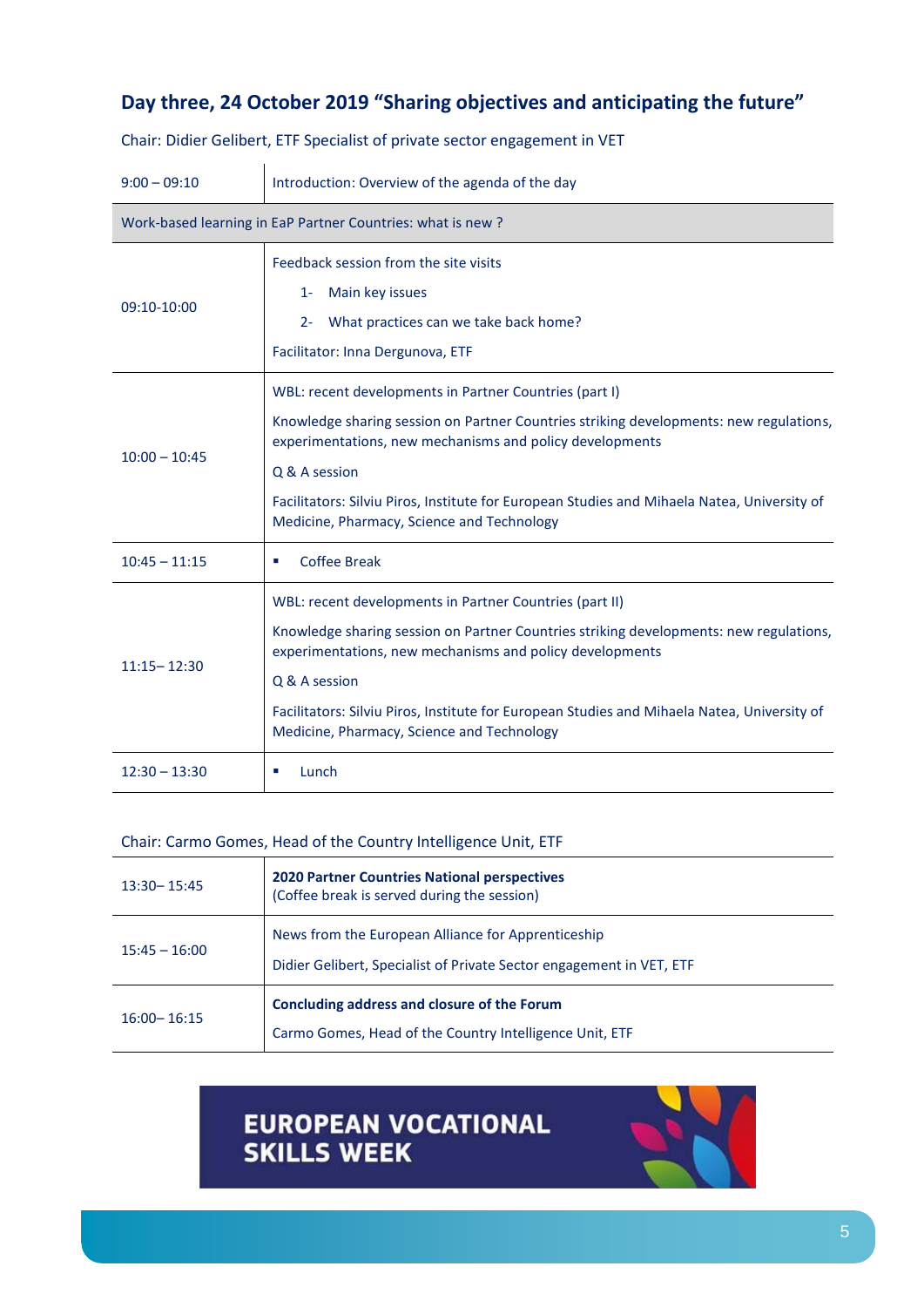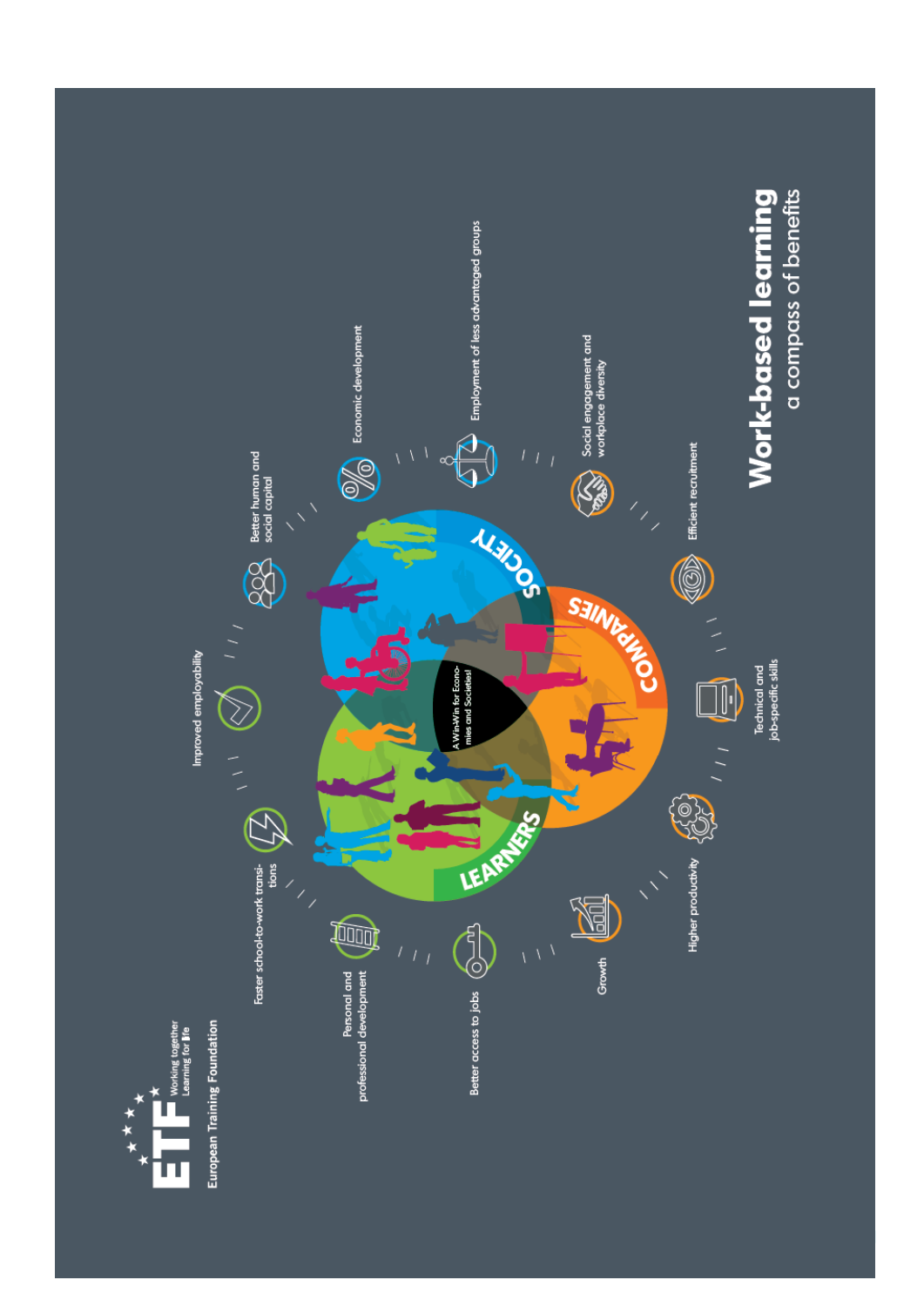| <b>Notes</b> |  |  |
|--------------|--|--|
|              |  |  |
|              |  |  |
|              |  |  |
|              |  |  |
|              |  |  |
|              |  |  |
|              |  |  |
|              |  |  |
|              |  |  |
|              |  |  |
|              |  |  |
|              |  |  |
|              |  |  |
|              |  |  |
|              |  |  |
|              |  |  |